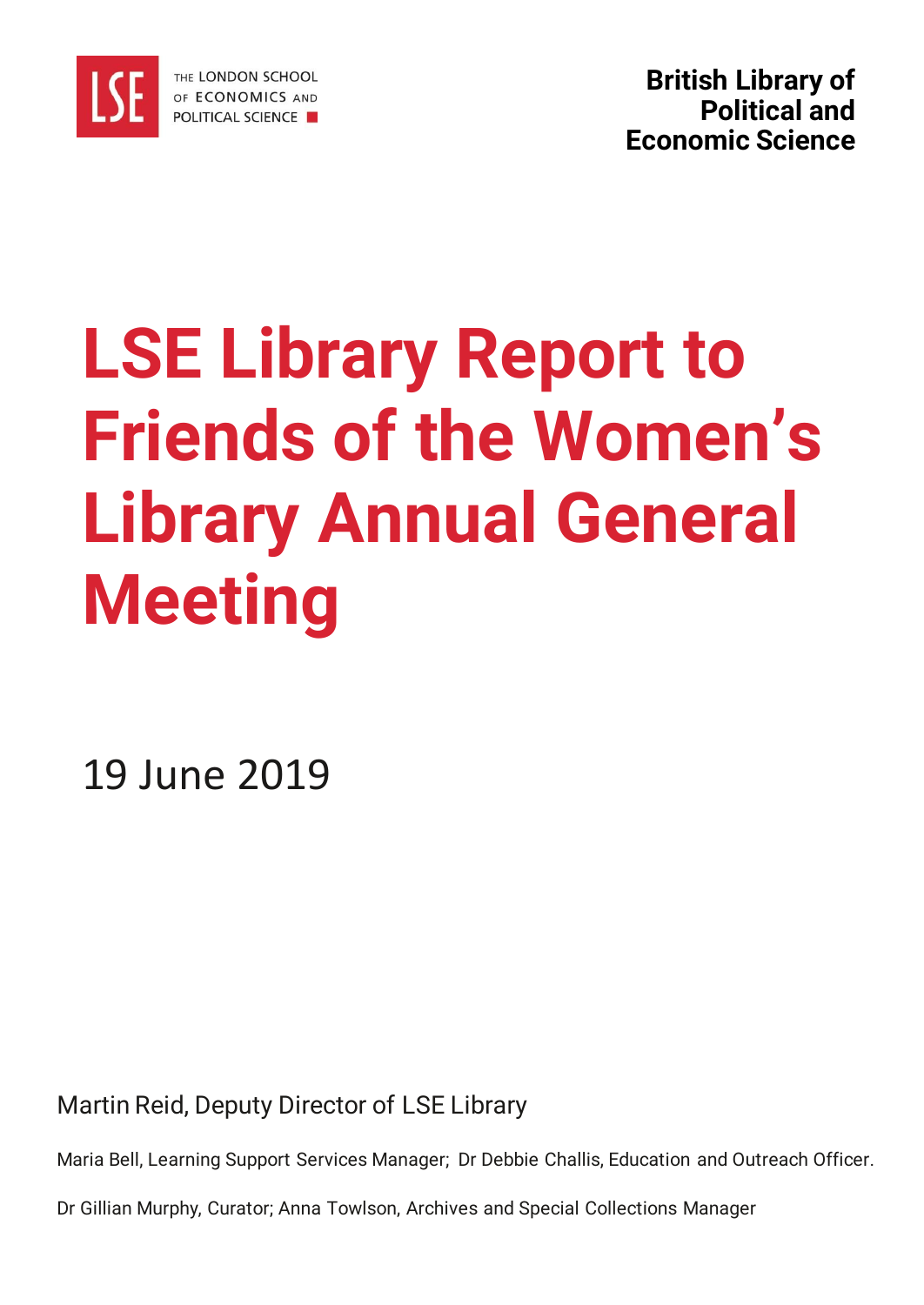## **Contents**

| <b>LSE Developments</b>           | 3  |
|-----------------------------------|----|
| The Women's Library developments  | 4  |
| <b>Acquisitions</b>               | 4  |
| <b>Catalogues and cataloguing</b> | 5  |
| <b>Digital collections</b>        | 5  |
| <b>Supporting research</b>        | 5  |
| <b>Exhibitions</b>                | 6  |
| <b>Public Engagement</b>          | 8  |
| Suffrage 18                       | 8  |
| Giving Peace a Chance, Lent 2019  | 9  |
| Women at Work, 2019               | 9  |
| <b>External projects</b>          | 9  |
| <b>Education</b>                  | 10 |
| <b>Schools</b>                    | 10 |
| <b>Higher Education</b>           | 11 |
| Community                         | 11 |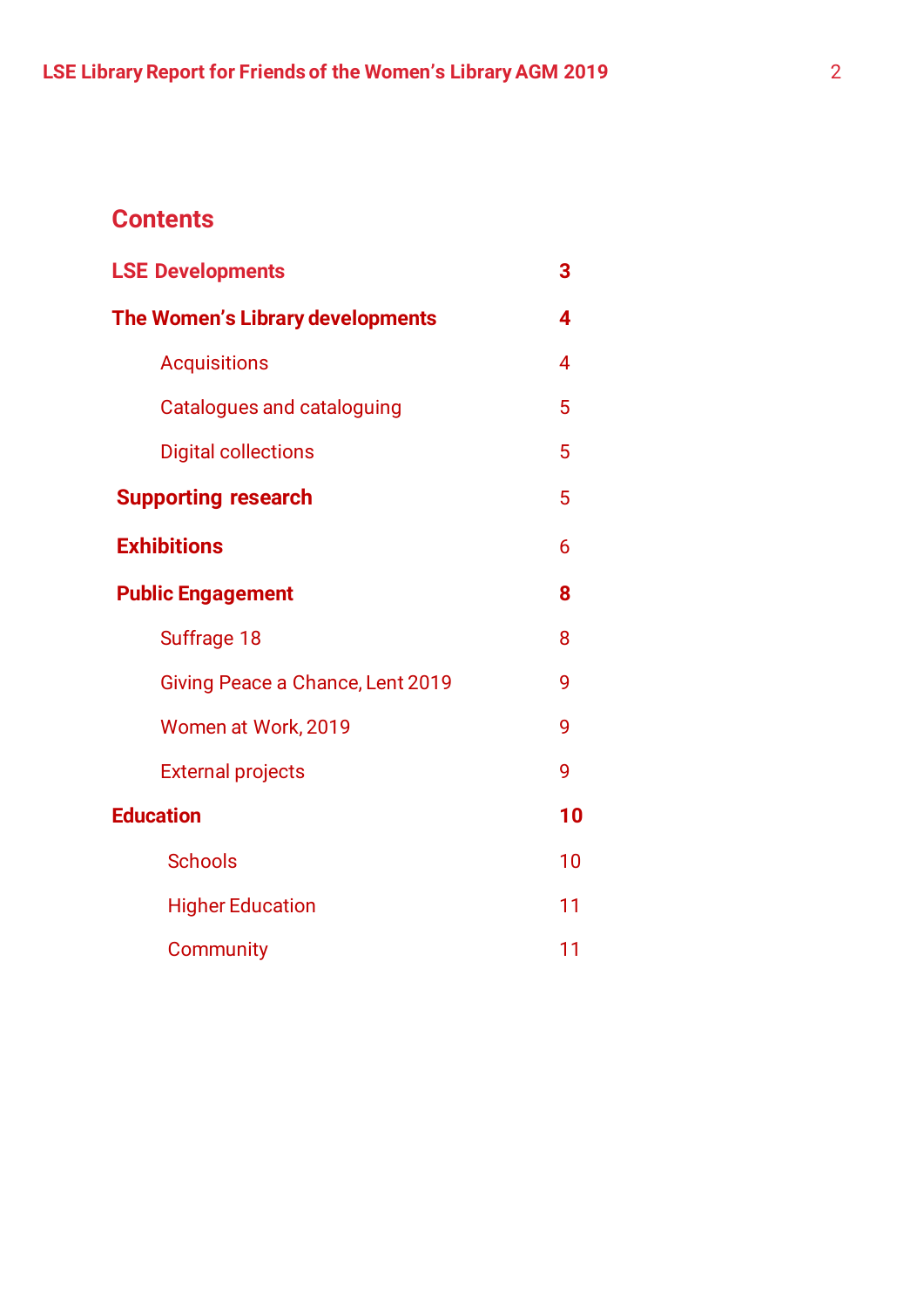## **Report from LSE Library**

#### **LSE developments**

The new School strategy, LSE 2030, was officially launched in April. It includes three priorities areas for development:

- 1. Educate for impact
- 2. Research for the world
- 3. Develop LSE for everyone.

The 'Educate for impact' strand includes explicit commitments to embed enquiry based learning and research practices at all levels in the curriculum, which provides the Library with excellent opportunities to extend the use of archival materials in teaching. We have already begun seizing these opportunities and have organised a joint workshop with the LSE Teaching & Learning Centre for teaching staff to explore the use object based learning in their programmes and hope the Women's Library will have a central role in these developments.

As part of the commemoration of the centenary of the 1918 Representation of the People Act, LSE has officially renamed three of its key campus buildings after central figures in the British suffrage movement - Pankhurst, Fawcett and Pethick-Lawrence Houses – on Clements' Inn. The newly-titled buildings were unveiled in a ceremony by HRH The Countess of Wessex on Friday 23 November 2018. The event also featured contributions from author, activist and former LSE student, Caroline Criado-Perez, alongside former LSE visiting professor and great-granddaughter of Emmeline Pankhurst, Dr Helen Pankhurst. In advance of the renaming event, LSE Pro-Director for Research Professor Julia Black commented, "LSE is closely connected with the suffrage movement in many ways: with our history, our location, the extensive material of our library and our wide-ranging research into inequality. We are delighted to be able to strengthen this connection further, while celebrating a landmark moment in gender equality and political history."



Photographs from the renaming reception can be viewed on [LSE Flickr gallery.](https://www.flickr.com/photos/lseinpictures/albums/72157700812393502)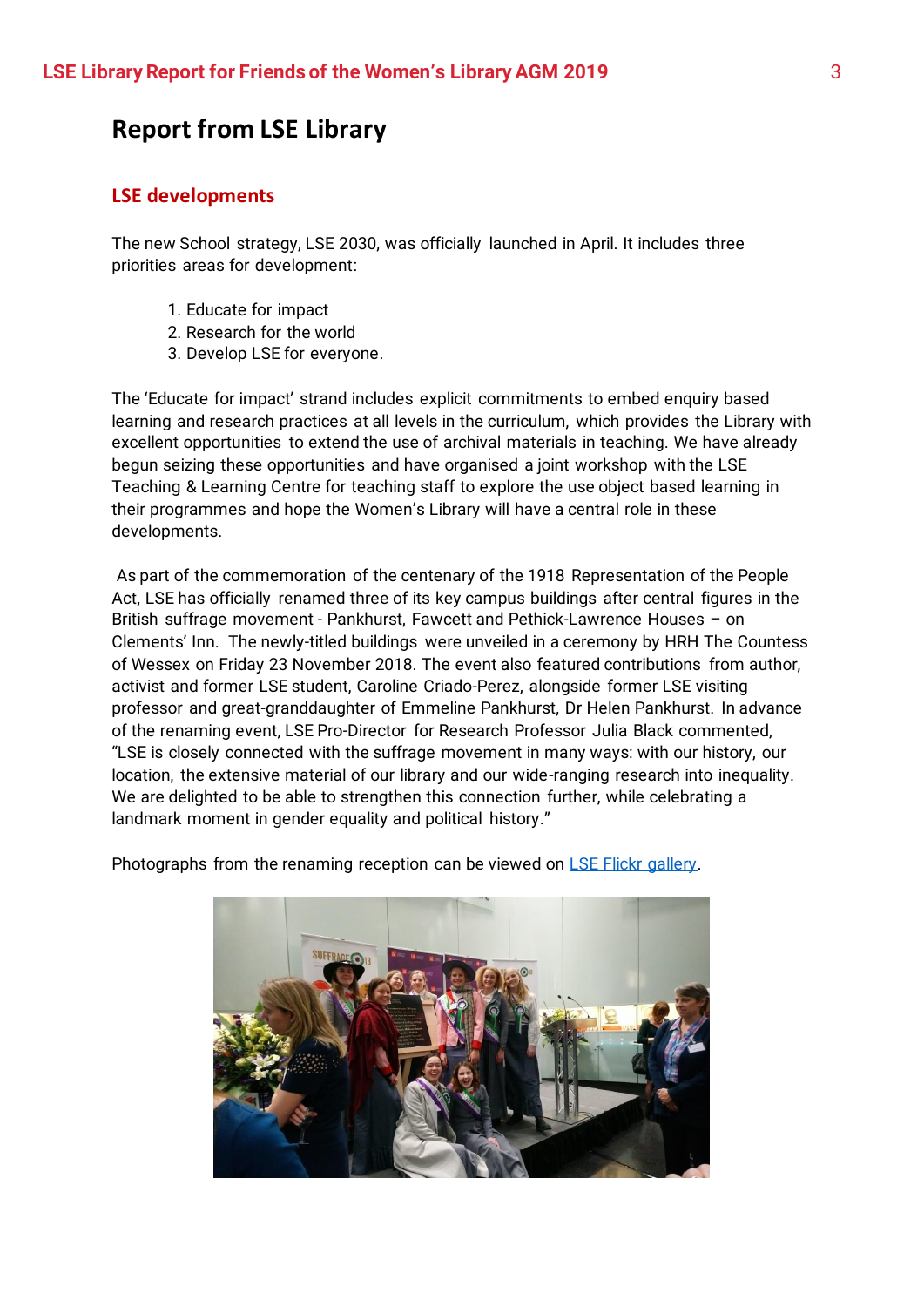## **Women's Library developments**

#### **Acquisitions**

We continue to actively develop the collections.

#### **Suffrage acquisitions:**

We reported last year on the acquisition of a number of rare suffrage items, including Emily Wilding Davison souvenir napkin and WSPU arrow brooch.

- This year saw the purchase of 12 more original suffrage items for the collection, including 5 generously funded by the Friends for the collection. Highlights include:
	- Women's Freedom League badge, ribbon and sash
	- rare copy of The Child, an autobiography by actress and suffrage campaigner Maud Arncliffe Sennett (Friends purchase)
	- several items from suffragette Isabel Seymour collection, including her minutes of an early WSPU meeting at Clement's Inn (Friends purchase)
- We also purchased some modern objects from Gillian Wearing's Suffragette City collection, inspired by the suffrage movement, including a limited edition embroidered handkerchief and a tea-set.
- We are very grateful to Diana Dollery for donating a WSPU bow brooch on the occasion of her Diamond wedding anniversary.

#### **Additions to existing collections**

- British Federation of Women Graduates: additional papers from the BFWG offices
- St Joans International Alliance: correspondence and papers created/collected by Helen Stewart, a former SJIA President
- Letter from Claire Madden to her daughter Etain, outlining her commitment to feminism and explaining why she chose not to marry. The letter was written in August 1944, and left with a solicitor to be given to Etain in the event of Claire's death. But Etain predeceased her mother and the letter appears never to have been sent.

#### **New collections**

- Elizabeth Brunner, Lady Brunner (1904-2003): papers re the National Federation of Women's Institutes, Keep Britain Tidy and Women's Group on Public Welfare
- Doreen Stephens (1912-2001): unpublished autobiography including involvement in Women's Liberal Federation, Married Women's Association and the Equal Pay for Equal Work campaign, as well as her work as a television producer and executive specialising in women's and children's programmes.

#### **Provisionally agreed, aiming to transfer this summer**

- British Housewives League: papers, mainly 1970s onwards. Founded in 1947 to defend family life and campaign against rationing and rising food prices. Since the 1970s best known for its opposition to Britain's membership of the European Union.
- The Women's Council: papers. Founded in 1931 as the Women's Advisory Council on Indian Questions, with the aim of bringing British women's organisations in England into touch with the Indian women's movement and in particular the activities of the All-India Women's Conference. After India attained independence in 1947 the Council focussed on supporting women in South East Asia in their efforts to improve education and social welfare.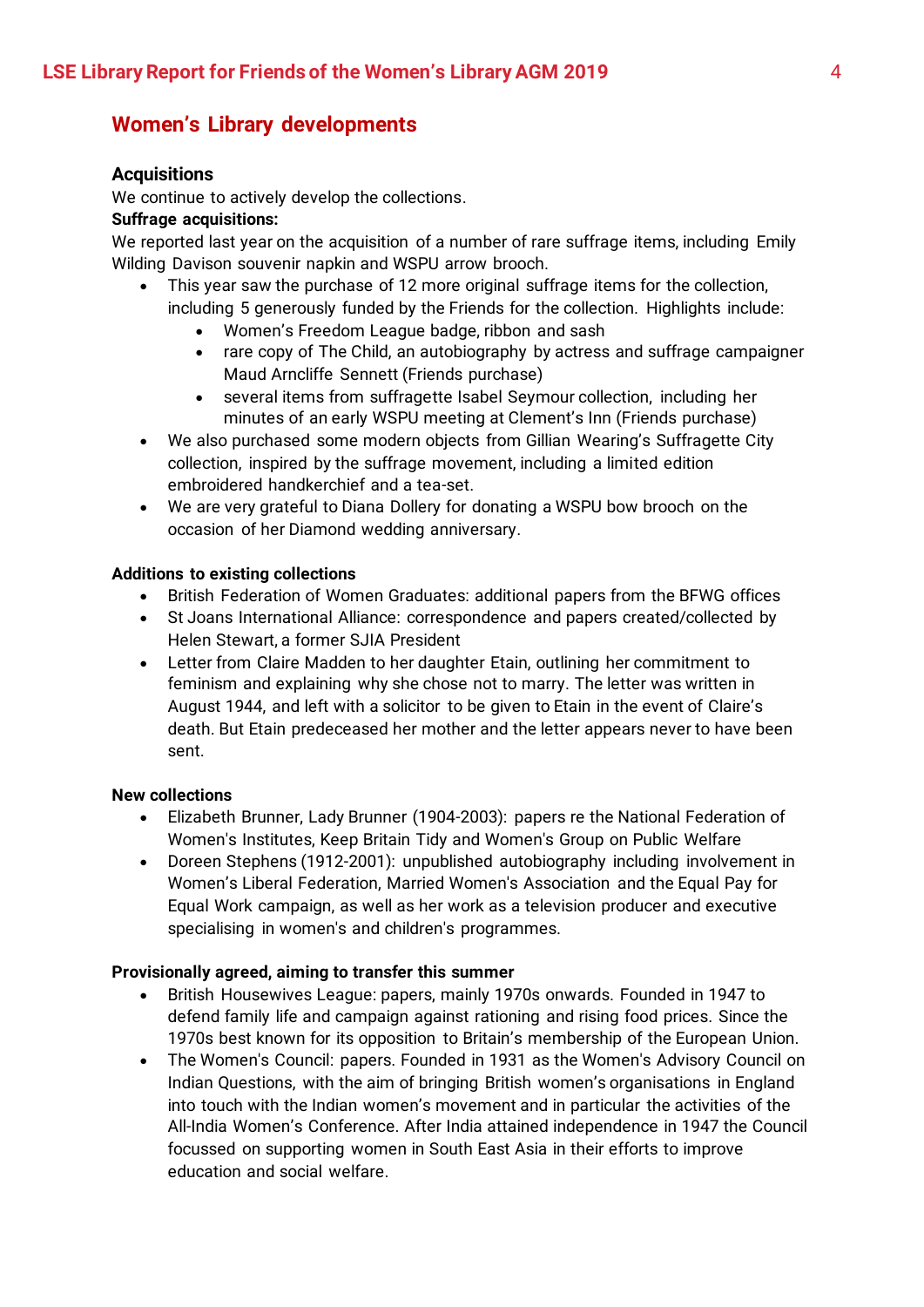#### **Catalogues and cataloguing**

#### **Online catalogue**

We launched our new online catalogue on 6 June 2019. This includes the catalogues for The Women's Library archives and museum collections, alongside catalogue for all our other archives collections. Researchers can choose to focus their search on The Women's Library collections or to search across the collections in their entirety. The new catalogue also features new branding and a streamlined search interface, developed in line with user feedback. We are grateful to members of the Friends for their help with usability testing.

#### **New catalogues**

The following catalogues have all been completed and are now available to search and browse on our online archives catalogue.

- Jill Craigie
- Fawcett Society
- Elizabeth Brunner
- Alice Abadam

Catalogues for British Federation of Women Graduates and St Joan's International Alliance have also been updated to include new acquisitions.

#### **Digital collections**

We have published the first two tranches of women's suffrage publications on our Digital Library. Items now available include suffrage pamphlets from the Cavendish Bentinck collection, suffrage society magazines and suffrage society annual reports. The third and final tranche of material, including annual reports of the British Commonwealth League, will be published this summer.

## **Supporting research**

#### **Projects**

Two research projects are using collections in The Women's Library as resources bases:

- Jill Craigie: Film Pioneer, an AHRC-funded project led by the University of Sussex
- Married Women's Association research by Dr Sharon Thompson, Senior Lecturer of Law at Cardiff University funded by the Socio-Legal Studies Association

#### **Reading room use**

- 974 visits to the reading room to consult material from TWL archives and special collections (1301 visits for the same period last year)
- 2459 items from TWL archives and special collection material consulted in the reading room between August 2018 – May 2019 (2974 for same period last academic year)

#### **Conferences and workshops**

 In May 2019 we hosted *Escaping the Doll's House,* a study day on women, the arts, war and work in the period 1910-1920, organised in collaboration with the Centre for Everyday Lives in War, University of Hertfordshire.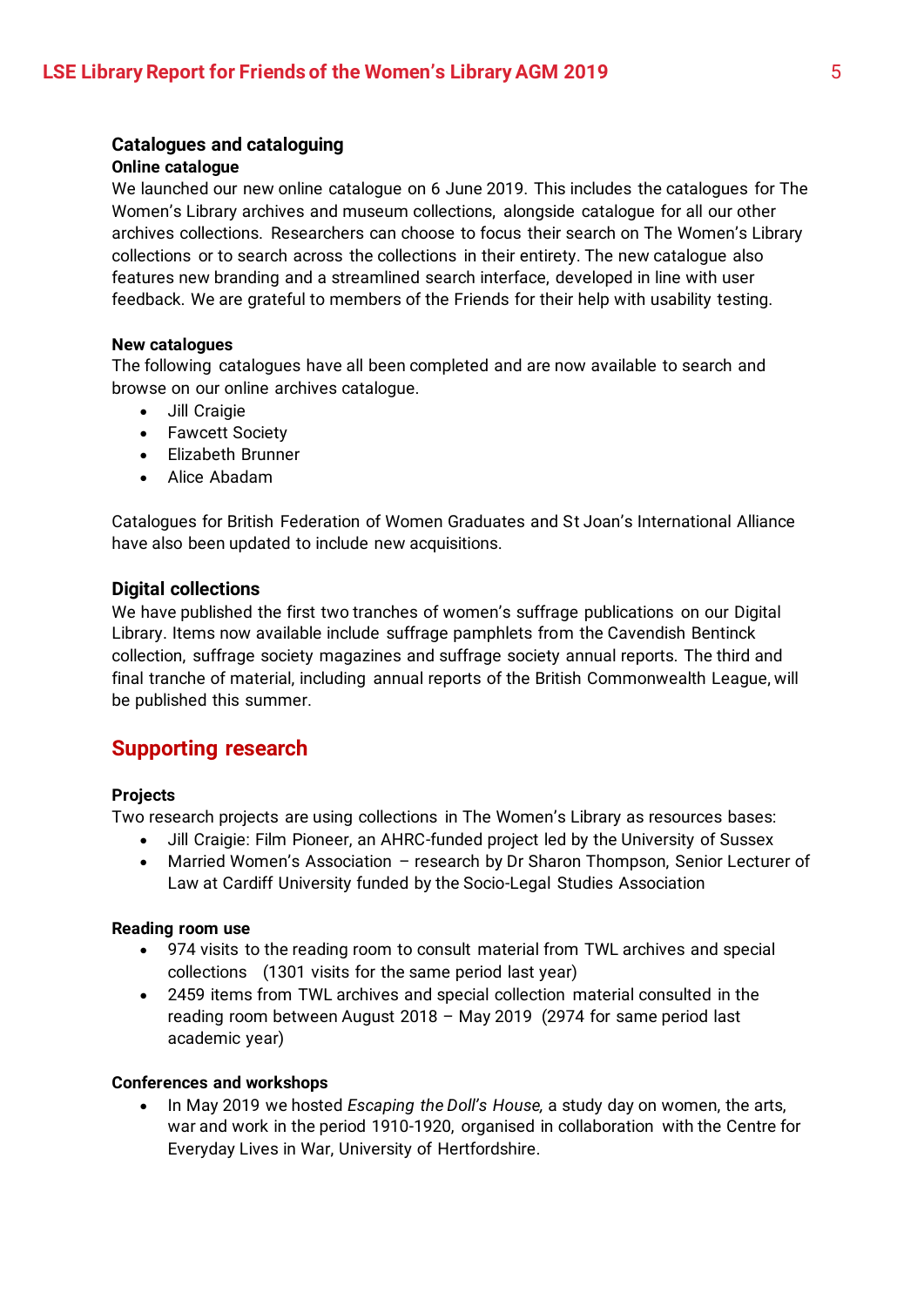## **LSE Library Report for Friends of the Women's Library AGM 2019** 6

In September2019 we will host the  $28<sup>th</sup>$  Women's History Network conference, *Professional Women: the public, the private, and the politic*. Panels will explore the 'professional woman' in all periods, nations and forms, including papers on women law reform campaigners, women and politics and women activists. A draft programme is available on the WHN website, and registration is open until the end of August.

#### **Conference papers by staff**

Dr Gillian Murphy. "Jill Craigie: feminist filmmaker" at British Women Documentary Filmmakers 1930-1955 symposium held at LSE, 5 April 2019.

Dr Gillian Murphy. "The Sacred Year 1919" at "Escaping the Doll's House: Women, the Arts, War and Work 1910-1920" at LSE Library, 17 May 2018.

Dr Debbie Challis. In partnership: learning and engaging with the Suffrage Resources at the Women's Library, LSE, paper given at Education, College Women and Suffrage: International Perspectives, Royal Holloway, University of London, 13-14 June 2018.

Dr Gillian Murphy. "Suffragette mothers: the prison letters of Alice Ker and Mary Ellen Taylor". Women's History Network conference, Portsmouth, September 2018 (to be published in 2019).

Dr Debbie Challis. "Suffrage activism: who speaks for me?". London Group of Historical Geographers, London. 2019.



## **Exhibitions**

*At Last! Votes for Women*, our 2018 Library Gallery summer exhibition, ran from 23 April – 31 August 2018. The centrepiece of our Suffrage 18 anniversary programme, the display featured prison diaries, leaflets and letters detailing tactics, such as 'rushing' the House of Commons, and material showed how the campaign continued to the final years of the First World War. It was visited 9,334 times, our most popular summer exhibition to date, including 33 curator-led group tours.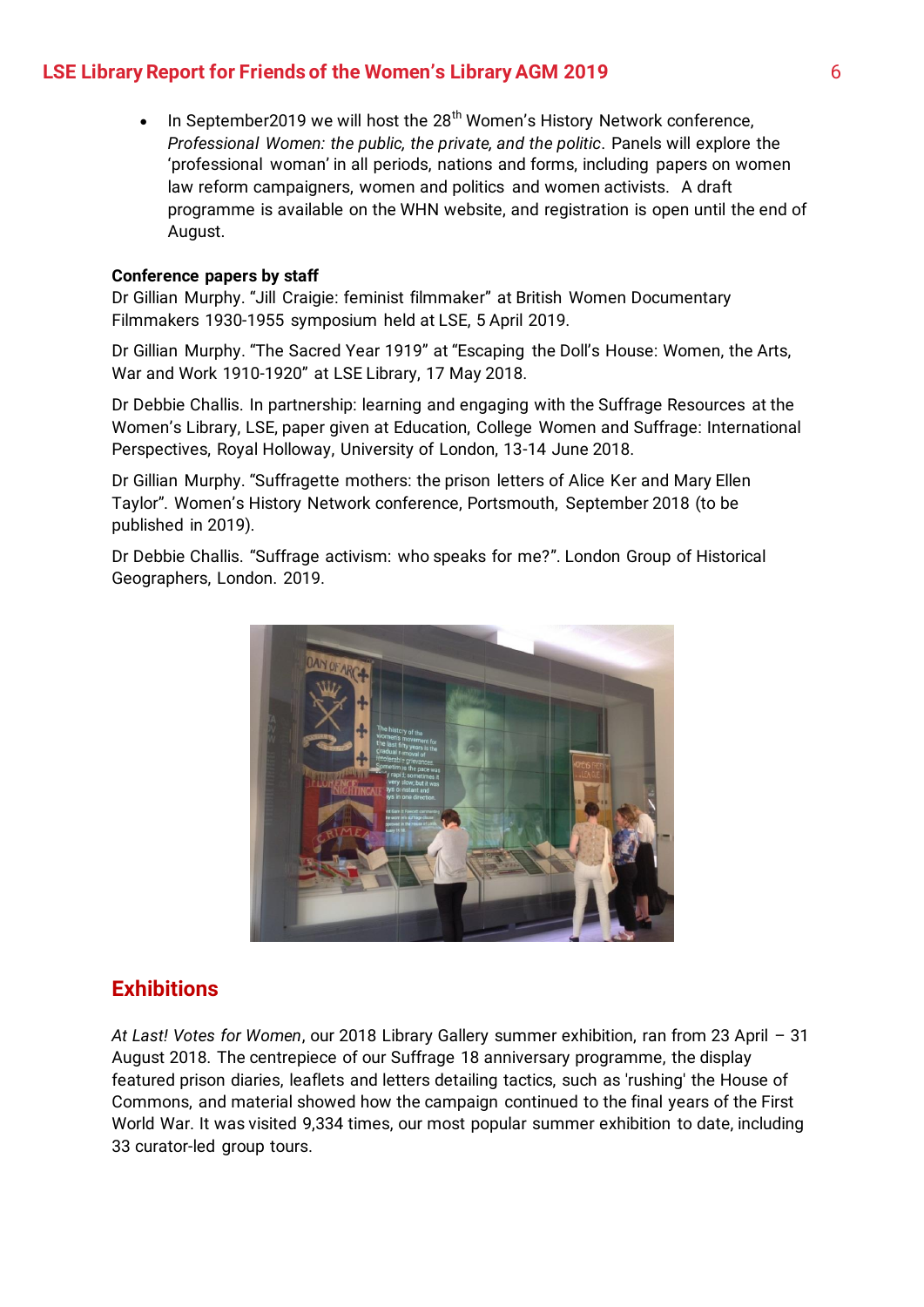After closing at LSE, the exhibition transferred to Cambridge Museum where it ran from 15 September – 11 November 2018 and attracted an additional 1000 visits.

#### **Make a Stand exhibit, LSE Atrium, November- December 2018**

LSE Library exhibited the Mayor of London commissioned *Make a Stand* display of life-sized images of the women and men who campaigned for female suffrage. This exhibition became the focus of the renaming ceremony for the LSE Towers on Clement's Inn to Pankhurst, Fawcett and Pethick-Lawrence Houses.



#### **(In) Memoriam, November 2018**

By the art collective Ignite, this exhibition brought the 5 victims of the Whitechapel murders in 1888 to the forefront to address the imbalance that exists when women are victims of violence and often are invisible in histories and reporting.

#### **The Sacred Year 1919: women and the professions**

Our current Library Gallery exhibition is *The Sacred Year 1919: women and the professions,*  which opened on 1 May 2019 and runs until 8 September. Marking the centenary of the Sex Disqualification (Removal) Act, the display uses material from the Women's Library to show how this Act was a turning point in widening employment opportunities for women. It's had 2879 visits so far, with many positive comments in the visitors' book e.g. "delighted to stumble across it en route to somewhere else. My mother was a great supporter of the Fawcett Library."

*Women and Westminster*, an online exhibition on Google Arts and Culture created as part of our *Women and Work* season, which uses images from The Women's Library to tell the stories of some pioneering women MPs.

Material from The Women's Library also featured in *Giving Peace a Chance*, our Lent Term exhibition examining the quest for peace in the  $20<sup>th</sup>$  century, curated in partnership with Professor David Stevenson (LSE International History).

#### **External loans**

The Women's Library collection has continued to be in high demand for use in external exhibitions, and over the last year we have loaned over 125 items to 13 different institutions. We are particularly glad to have been able to loan items for display outside London, including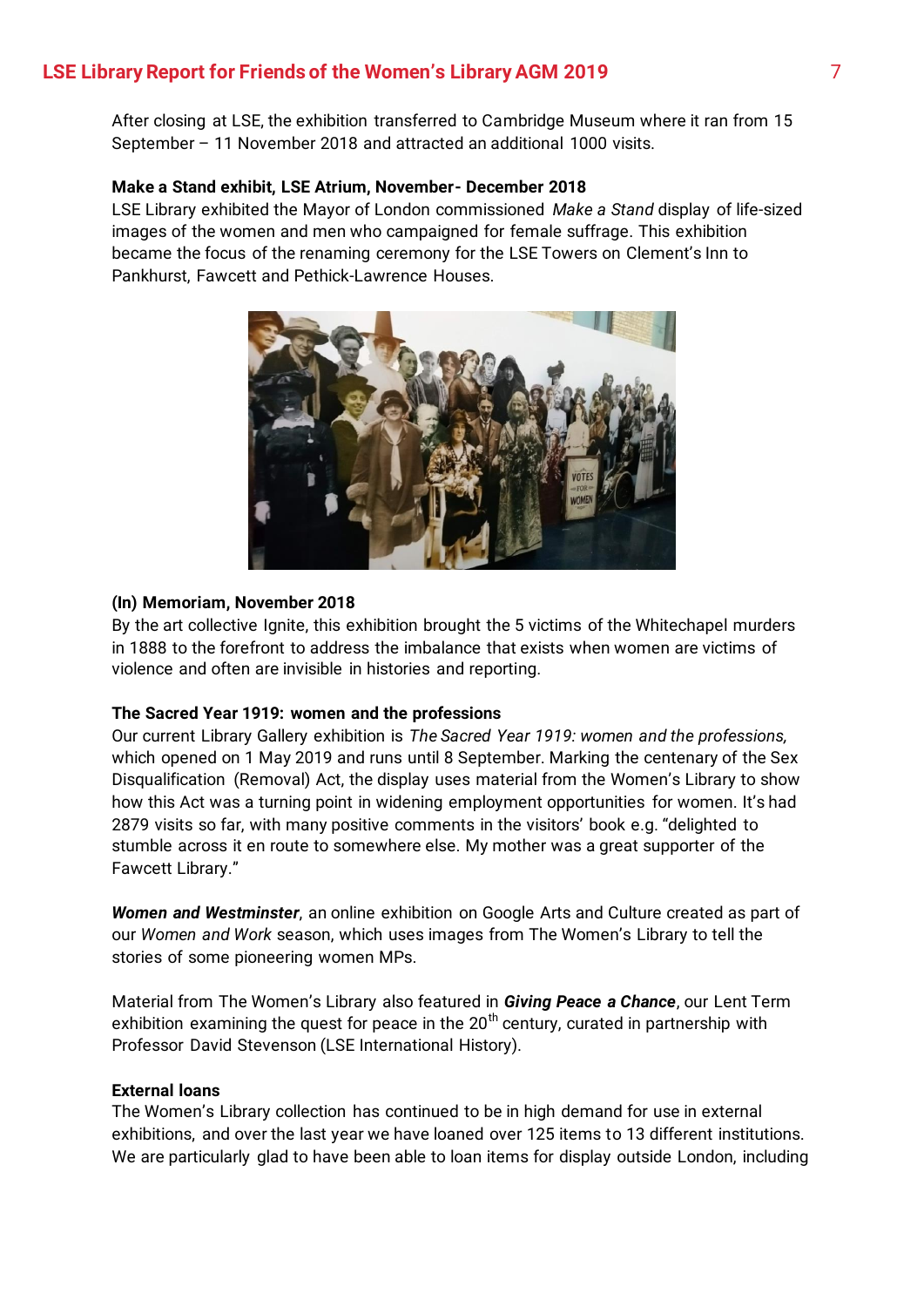the Portico Library in Manchester, Taliesin Arts Centre Salisbury Arts Centre and Nottingham Contemporary.

## **Public Engagement**



 $\overline{\overline{\mathsf{Events}}}$  at LSE

In figures:

- 35 public events organised at / by LSE which attracted 1,567 people
- 1 external exhibition (Sheroes): 300
- 3 events for museum / library sector: 74
- 1 Private View of exhibition: 50
- 4 external public events with active participation by LSE Library staff: 347 (Museum of London, Tower of London, Kings College London, Tower Hamlet Archives)
- 3 LSE Staff Networks / student events: 63

The flagship programme to mark the centenary of the first women getting the vote in 1918 was year-long programme of events, exhibitions, performances, workshops, literary talks. The programme drew on the rich material of The Women's Library collections. The programme focussed on the historical perspective in the first half of 2018, with a variety of authors who had used the collections for their research including, Jane Robinson on *Hearts and Minds;* Elizabeth Crawford on *Suffrage Artists;* Diane Atkinson on *Rise Up Women!;* June Purvis on *Christabel Pankhurst;* Sumita Mukherjee on *Indian Suffragettes and*  Helen Pankhurst on *Deeds not Words* and Hilary McCollum on *Sapphic Suffragettes.*

In the latter half of 2018*,* we invited activists and artists to react to the suffrage campaign and focus on current and future campaigning. In October, the Library and LSE EmbRACE hosted a panel discussion including Dawn Butler MP on Black British Feminism with a fantastic audience of 142 attending.

Comments on social media included,

"Fab to be back in a lecture theatre this evening for #LSEsuffrage18 discussion on #black #british #feminism. Always love listening to @DawnButlerBrent. Blown away by intellect & eloquence of the student on the panel, what a remarkable young woman. Thanks to all involved."

So many young people in the audience, I'm truly inspired by the energy and wish to see Black feminism thrive and for it to challenge racism and transform our societies into more inclusive communities #LSESuffrage18

Rosie Ferguson gave a lunchtime talk on the work of Gingerbread to mark their 100<sup>th</sup> anniversary and commented afterwards, "Proud & energised after speaking @LSELibrary on 100 years of @Gingerbread. How much we've achieved! Yet so much more to do... #wearethe1in4 #LSEsuffrage18"

Art featured throughout the Suffrage 18 programme and in October, there was a half day seminar on *Art and Suffrage* and in November, the Library exhibited *(In) Memoriam* by the art collective Ignite alongside a walk around the sites of the victims of the Whitechapel murders of 1888.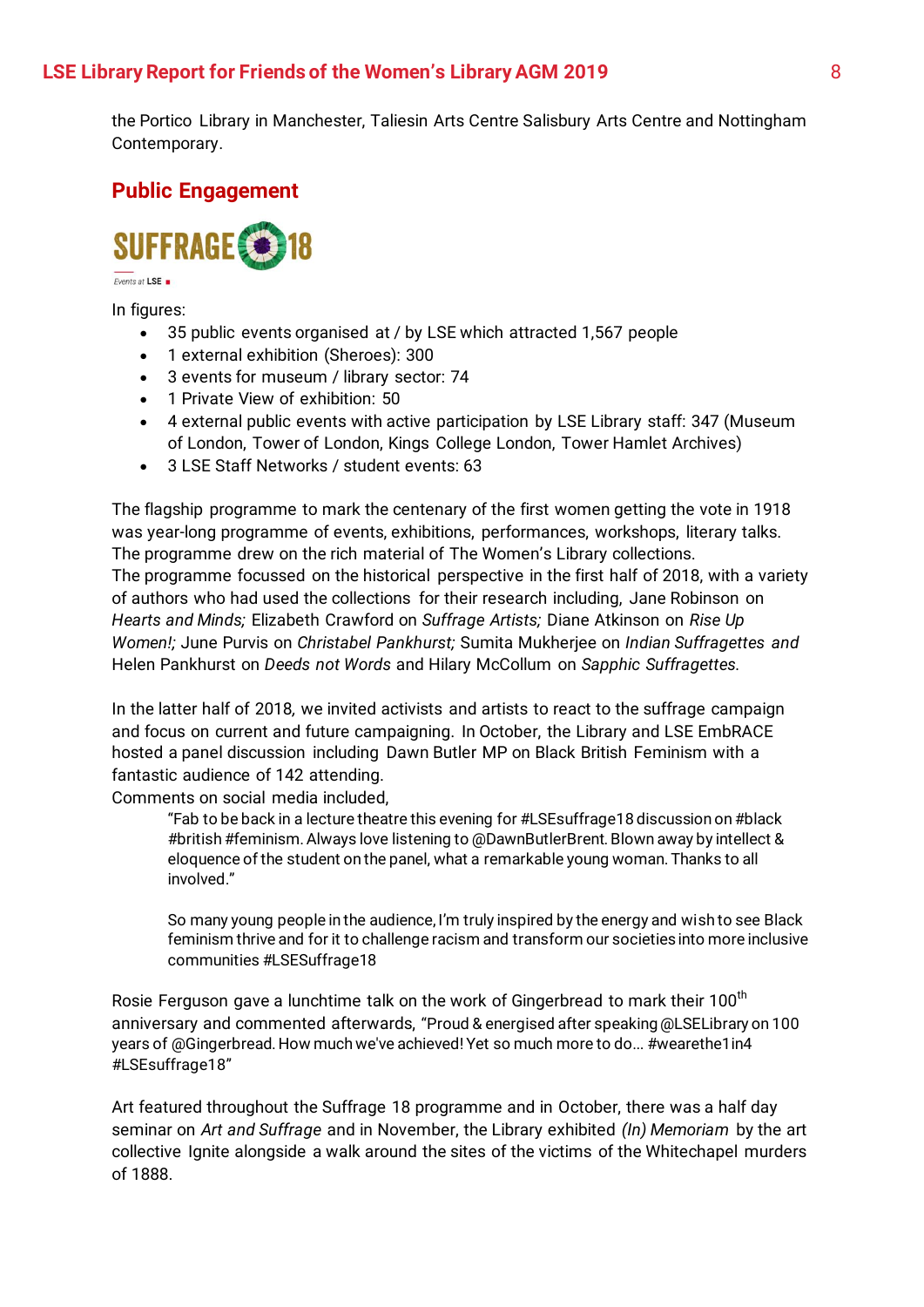Two events in October and November were aimed at a younger audience.

- A Q & A with author Sally Nichols in her book *Things A Bright Girl can do* was held with Tower Hamlets Archives at their Ideas store as part of their Women's Hall programme.
- Women in Media today: a masterclass with Samira Ahmed.

The Library closed Suffrage 18 with *Stand up for Suffrage* on 14 December, an informal event reviewing the year hosted by Naomi Paxton and included speakers, Ros Ball, Subhadra Das, Holly Parsons, Hayley Kruger, Amara Thornton and Debbie Challis.

The Library has maintained the [Suffrage 18 webpage](http://www.lse.ac.uk/library/exhibitions/suffrage18) as a legacy site recording the activities of the year access to recordings of a selection from the successful Suffrage 18 programme.

**"Giving Peace a Chance: From the League of Nations to Greenham Common" Lent 2019**

During Lent term 2019, LSE Library held events related to the theme of  $20<sup>th</sup>$  century peace, inspired by the archives and special collections on "Peace and Internationalism". This exhibition included stories on the Women's International League for Peace and Freedom, Greenham Common, the Campaign for Nuclear Disarmament, and Pat Arrowsmith. Our five accompanying public event had 201 attendees.

#### **2019 [Women at Work series](http://www.lse.ac.uk/library/learning-support/women-at-work)**

On International Women's Day 2019, LSE Library launched its programme around *Women at Work* to commemorate 100 years since the Sex Disqualification (Removal) Act. The programme has examined areas of work that have only relatively recently appointed women to senior positions. Highlights have included:

- *[Women in the City](http://www.lse.ac.uk/lse-player?id=4650)*, took place on International Women's Day 2019 with an audience of 130. Three female leaders in business and finance shared their experiences from their varied careers, including Pavita Cooper, Bronwyn Curtis, Elisabeth Stheeman with Chair Grace Lordan.
- [Rachel Reeves MP](https://media.rawvoice.com/lse_library/richmedia.lse.ac.uk/library/20190426_WomeninWestminster_lib.mp4) discussed her book *Women of Westminster* in April 2019 and shared information with Professor Nicola Lacey about female politicians and the struggles they had. 110 attended.
- Rt Revd and Rt Hon Sarah Mullally DBE, Bishop of London spoke on *Women and the Church* in an event co-hosted by LSE Faith Centre in April 2019.

#### **External projects**

We have supported a number of external educational projects:

- **HLF-funded** *Greenham Women Everywhere*, an 18 month project to interview the women who formed the Greenham Common Peace Camp between 1981 and 2000. The oral history will form the basis of a specially-designed website and a nationwide exhibition. The interviews will archived here as part of The Women's Library.
- EU-funded project run by the Clapham Film Unit and UK section of The Women's International League for Peace and Freedom to mark the centenary of the 1919 Zürich Peace Conference. Volunteers are researching the Women's International League for Peace and Freedom delegates who met in Zurich in 1919 as part of the International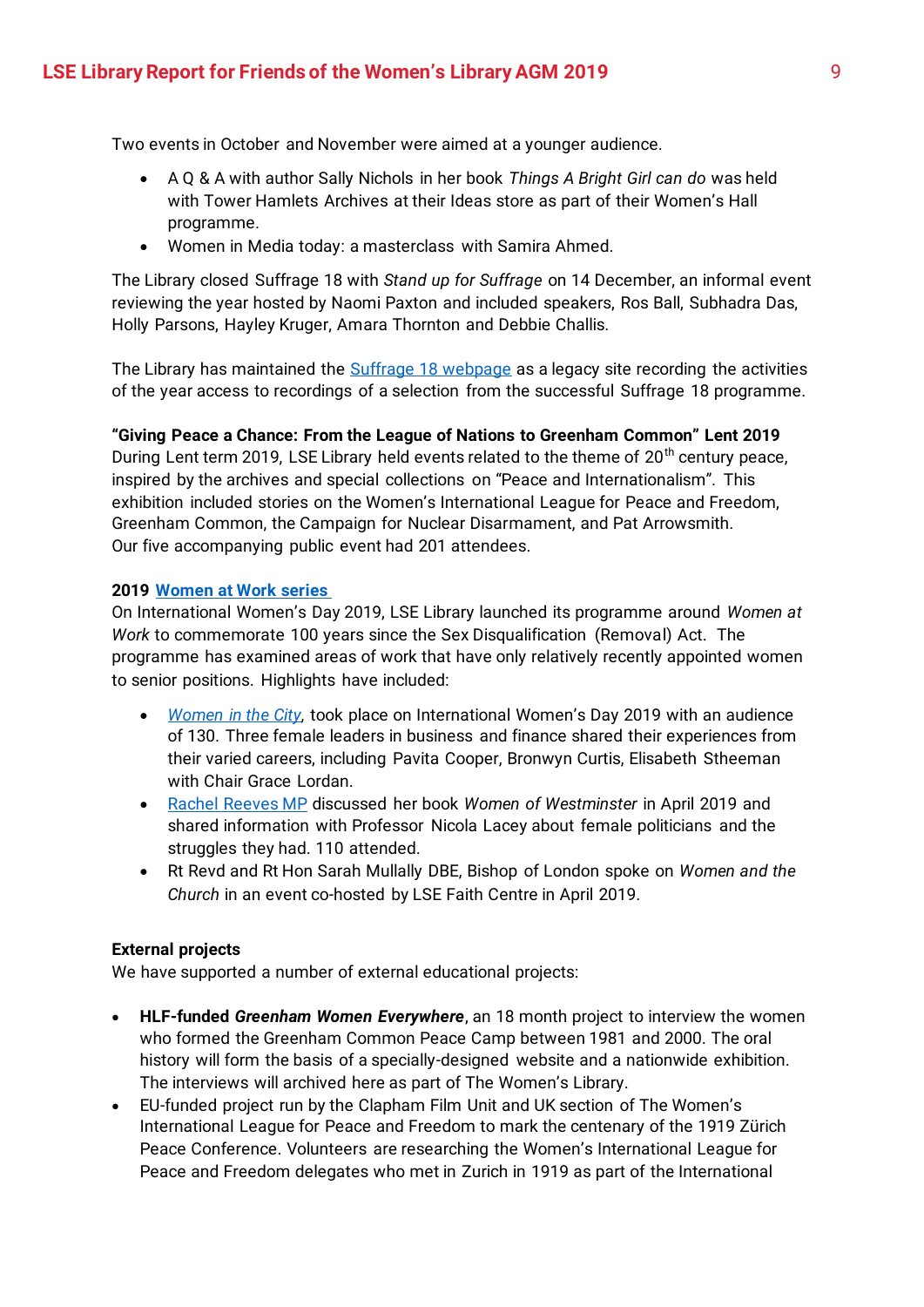## **LSE Library Report for Friends of the Women's Library AGM 2019** 10

struggle for women's rights and to respond to the terms of Versailles Peace Treaty. The research will be used to create a documentary and booklet.

- **Tower Hamlets Women's Hall project** (HLF funded) in addition to loaning items for the exhibition, Dr Debbie Challis provided 3 workshops at LSE and Tower Hamlets studying the work of the East London Federation of Suffragettes (ELFS) and using their research to produce a newspaper inspired by the ELFS's paper, *The Woman's Dreadnought*. We also co-hosted a children's event with author Sally Nichols at Tower Hamlets Local History Library.
- **Luton One Stop Advice Centre 'Women of our Era'** HLF funded project to highlight the ever-changing roles of women from the 1960's through to today. Education officer, Debbie Challis provided research workshops for participants and the outcome was an exploration of the variety of roles women have held over the last decades and comparative study that was published.
- **Legacy of Endell Street Military Hospital** Digital Drama followed their successful *Deeds not Words* project with this follow up project to research what happened to the women who ran the Endell Street Military Hospital after WW1 and the building that had housed their medical activity and the 27,000 soldiers they treated during the war. A team of 10 volunteers worked on a Heritage Lottery funded project to research, record and present podcasts of our findings. LSE Library's Education officer provided research workshops for the volunteers and there was a pop display in the Library of the original exhibition with an additional Legacy panel.

## **Education**

#### **Schools**

LSE Library has been growing its schools provision. It continues to host an increasing number of visits from schools, primary and secondary. The suffrage centenary led to schools organising visits to coincide with their own activities to mark the anniversary. The Library's Education and Outreach Officer, Debbie Challis has been successful in creating teaching resources drawing on The Women's Library collection.

- **Suffrage 18** Teachers' notes and PowerPoint presentation based on LSE Library's *At Last! Votes for Women* exhibition, which concentrates on the campaign for women to have the vote from 1908 to 1918. They can be adapted for the Votes for Women topic in Key Stage 3 History and the development of the political system of government in Key stage 3 Citizenship. They can also be used as part of the Equality and Rights module in GCSE History AQA & OCR.
- **Eyewitnesses to Peace 1918-1920** An education resource focusing on individuals who witnessed the aftermath of the First World War in Britain and Europe and tried to improve the fragile peace through documents from LSE Archives, including the Women's Library Collection. These notes and presentation cover 'Peace-making' and the formation of The League of Nations for the early part of the 'inter-war years 1918-1939' topic at GCSE level, with extra content that can be adapted for A Level.
- **Changing Role of Women** Resources for schools include a timeline of the main legal changes affecting women from 1918 to 1929 *[The Changing Role of Women 1918-](http://www.lse.ac.uk/library/assets/documents/A-Timeline-of-the-Changing-Role-Women-1918-to-29.pptx) [1929.](http://www.lse.ac.uk/library/assets/documents/A-Timeline-of-the-Changing-Role-Women-1918-to-29.pptx)* This can be used in topics around the changing role of women in British society, particularly between the wars, in History, Sociology and Religious Studies. A'newspaper' [of case studies of women](http://www.lse.ac.uk/library/assets/documents/Women-Work-Newspaper-Case-Studies.pdf) (Helena Normanton, Mithan Tata, Mary Stott, Maude Royden)